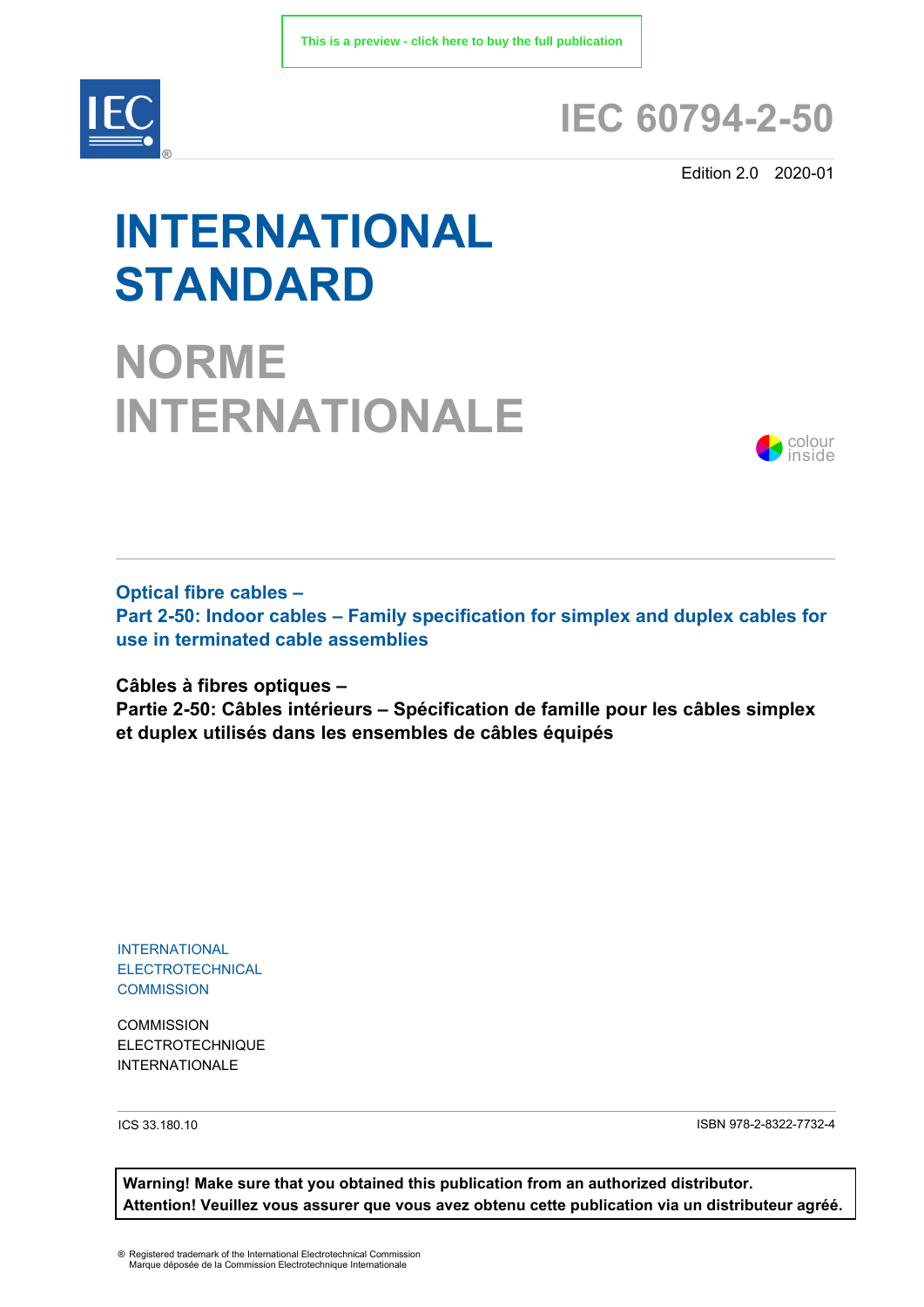$-2$  - IEC 60794-2-50:2020 © IEC 2020

# CONTENTS

| 1              |              |                                                                                      |  |
|----------------|--------------|--------------------------------------------------------------------------------------|--|
| 2              |              |                                                                                      |  |
| 3              |              |                                                                                      |  |
| $\overline{4}$ |              |                                                                                      |  |
|                | 4.1          |                                                                                      |  |
|                | 4.2          |                                                                                      |  |
|                | 4.3          |                                                                                      |  |
|                | 4.4          |                                                                                      |  |
|                | 4.5          |                                                                                      |  |
|                | 4.6          |                                                                                      |  |
|                | 4.7          |                                                                                      |  |
|                | 4.8          |                                                                                      |  |
| 5              |              |                                                                                      |  |
|                | 5.1          |                                                                                      |  |
|                | 5.2          |                                                                                      |  |
|                | 5.3          |                                                                                      |  |
|                | 5.3.1        |                                                                                      |  |
|                | 5.3.2        |                                                                                      |  |
|                | 5.3.3        |                                                                                      |  |
|                | 5.3.4        |                                                                                      |  |
|                | 5.3.5        |                                                                                      |  |
|                | 5.3.6        |                                                                                      |  |
|                | 5.3.7        |                                                                                      |  |
|                | 5.3.8        |                                                                                      |  |
|                | 5.3.9        |                                                                                      |  |
|                | 5.3.10       |                                                                                      |  |
|                | 5.3.11       |                                                                                      |  |
|                | 5.4          |                                                                                      |  |
|                | 5.4.1        |                                                                                      |  |
|                | 5.4.2<br>5.5 |                                                                                      |  |
|                | 5.6          |                                                                                      |  |
|                |              |                                                                                      |  |
|                |              |                                                                                      |  |
|                |              | Annex B (informative) Guidance on the selection of tests applicable to optical fibre |  |
|                |              |                                                                                      |  |
|                |              |                                                                                      |  |
|                |              |                                                                                      |  |
|                |              |                                                                                      |  |
|                |              |                                                                                      |  |
|                |              |                                                                                      |  |
|                |              |                                                                                      |  |
|                |              |                                                                                      |  |
|                |              |                                                                                      |  |
|                |              |                                                                                      |  |
|                |              |                                                                                      |  |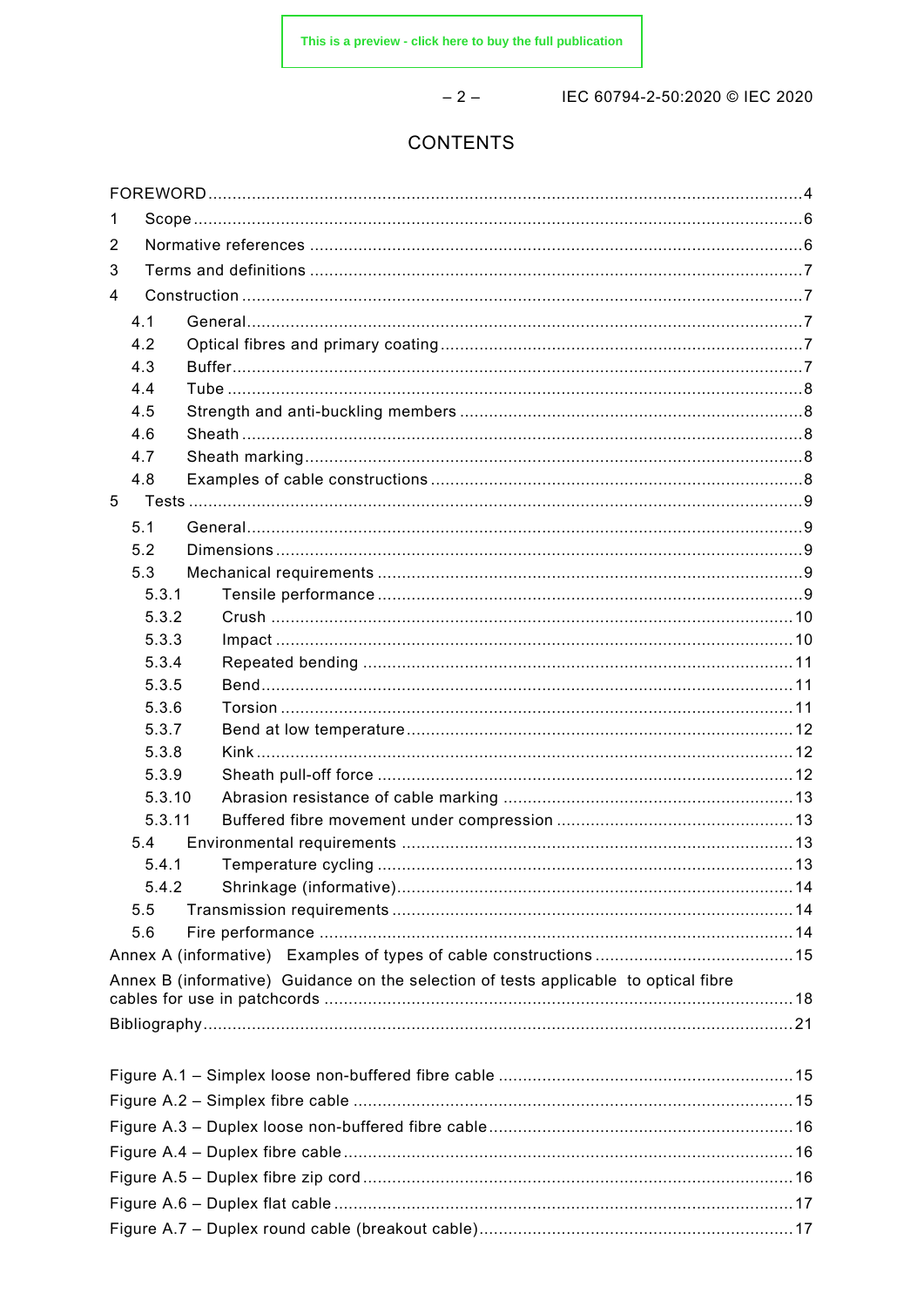IEC 60794-2-50:2020 © IEC 2020 – 3 –

|--|--|--|

| Table 2 – Temperature cycling ranges according to the application environment 14 |  |
|----------------------------------------------------------------------------------|--|
|                                                                                  |  |
|                                                                                  |  |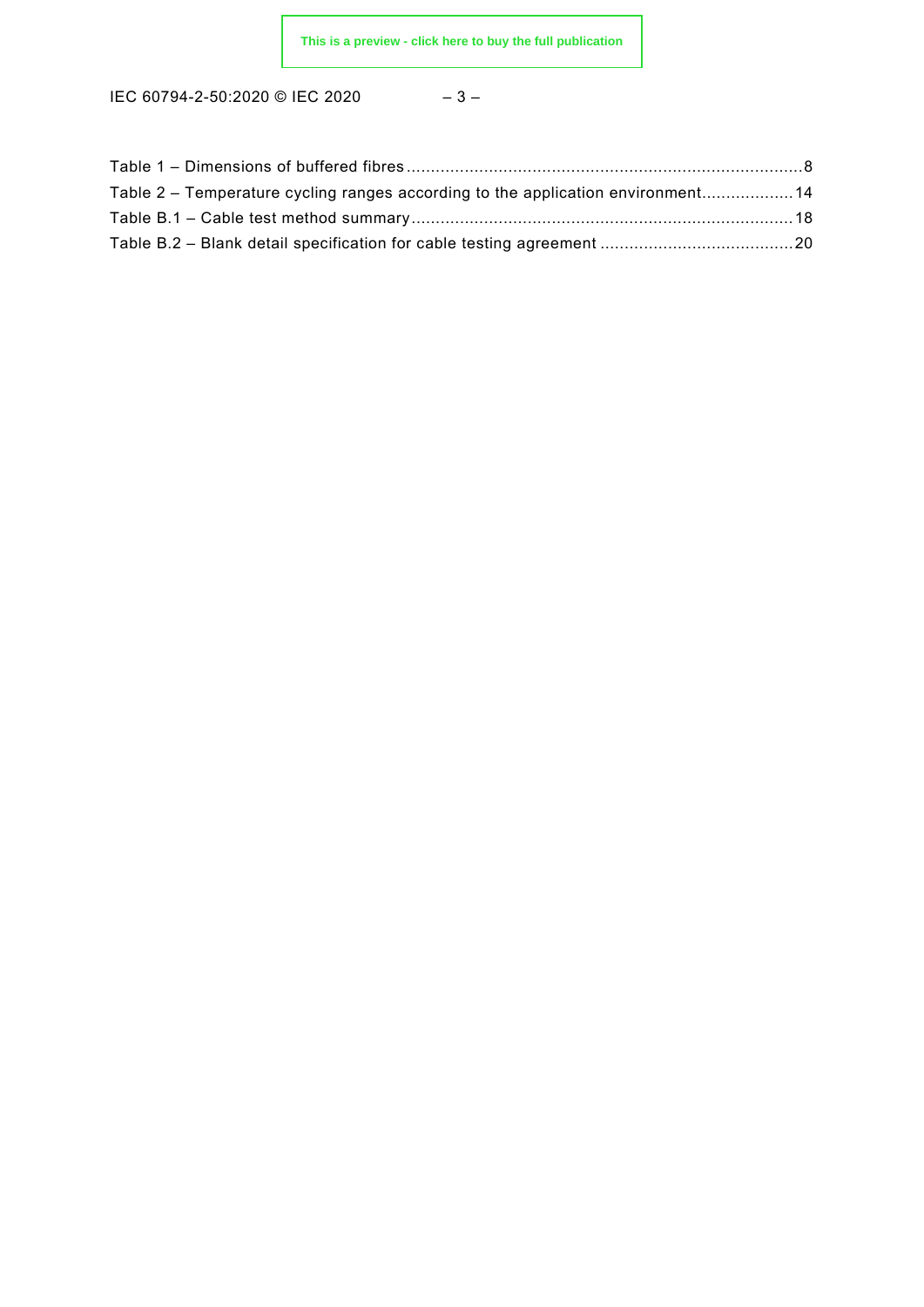**[This is a preview - click here to buy the full publication](https://webstore.iec.ch/publication/34396&preview)**

– 4 – IEC 60794-2-50:2020 © IEC 2020

#### INTERNATIONAL ELECTROTECHNICAL COMMISSION

\_\_\_\_\_\_\_\_\_\_\_\_

#### **OPTICAL FIBRE CABLES –**

#### **Part 2-50: Indoor cables – Family specification for simplex and duplex cables for use in terminated cable assemblies**

#### FOREWORD

- <span id="page-3-0"></span>1) The International Electrotechnical Commission (IEC) is a worldwide organization for standardization comprising all national electrotechnical committees (IEC National Committees). The object of IEC is to promote international co-operation on all questions concerning standardization in the electrical and electronic fields. To this end and in addition to other activities, IEC publishes International Standards, Technical Specifications, Technical Reports, Publicly Available Specifications (PAS) and Guides (hereafter referred to as "IEC Publication(s)"). Their preparation is entrusted to technical committees; any IEC National Committee interested in the subject dealt with may participate in this preparatory work. International, governmental and non-governmental organizations liaising with the IEC also participate in this preparation. IEC collaborates closely with the International Organization for Standardization (ISO) in accordance with conditions determined by agreement between the two organizations.
- 2) The formal decisions or agreements of IEC on technical matters express, as nearly as possible, an international consensus of opinion on the relevant subjects since each technical committee has representation from all interested IEC National Committees.
- 3) IEC Publications have the form of recommendations for international use and are accepted by IEC National Committees in that sense. While all reasonable efforts are made to ensure that the technical content of IEC Publications is accurate, IEC cannot be held responsible for the way in which they are used or for any misinterpretation by any end user.
- 4) In order to promote international uniformity, IEC National Committees undertake to apply IEC Publications transparently to the maximum extent possible in their national and regional publications. Any divergence between any IEC Publication and the corresponding national or regional publication shall be clearly indicated in the latter.
- 5) IEC itself does not provide any attestation of conformity. Independent certification bodies provide conformity assessment services and, in some areas, access to IEC marks of conformity. IEC is not responsible for any services carried out by independent certification bodies.
- 6) All users should ensure that they have the latest edition of this publication.
- 7) No liability shall attach to IEC or its directors, employees, servants or agents including individual experts and members of its technical committees and IEC National Committees for any personal injury, property damage or other damage of any nature whatsoever, whether direct or indirect, or for costs (including legal fees) and expenses arising out of the publication, use of, or reliance upon, this IEC Publication or any other IEC Publications.
- 8) Attention is drawn to the Normative references cited in this publication. Use of the referenced publications is indispensable for the correct application of this publication.
- 9) Attention is drawn to the possibility that some of the elements of this IEC Publication may be the subject of patent rights. IEC shall not be held responsible for identifying any or all such patent rights.

International Standard IEC 60794-2-50 has been prepared by subcommittee 86A: Fibres and cables, of IEC technical committee 86: Fibre optics.

This second edition cancels and replaces the first edition published in 2008. This edition constitutes a technical revision.

This edition includes the following significant technical changes with respect to the previous edition:

- a) update of the normative references;
- b) review and update of parameters and requirements for mechanical tests and environmental tests;
- c) Annex B has been removed and test method for sheath pull-off force evaluation refers to IEC 60794-1-21, method E21;
- d) Annex C has been removed and test method for sheath shrinkage evaluation refers to IEC 60794-1-22, method F11;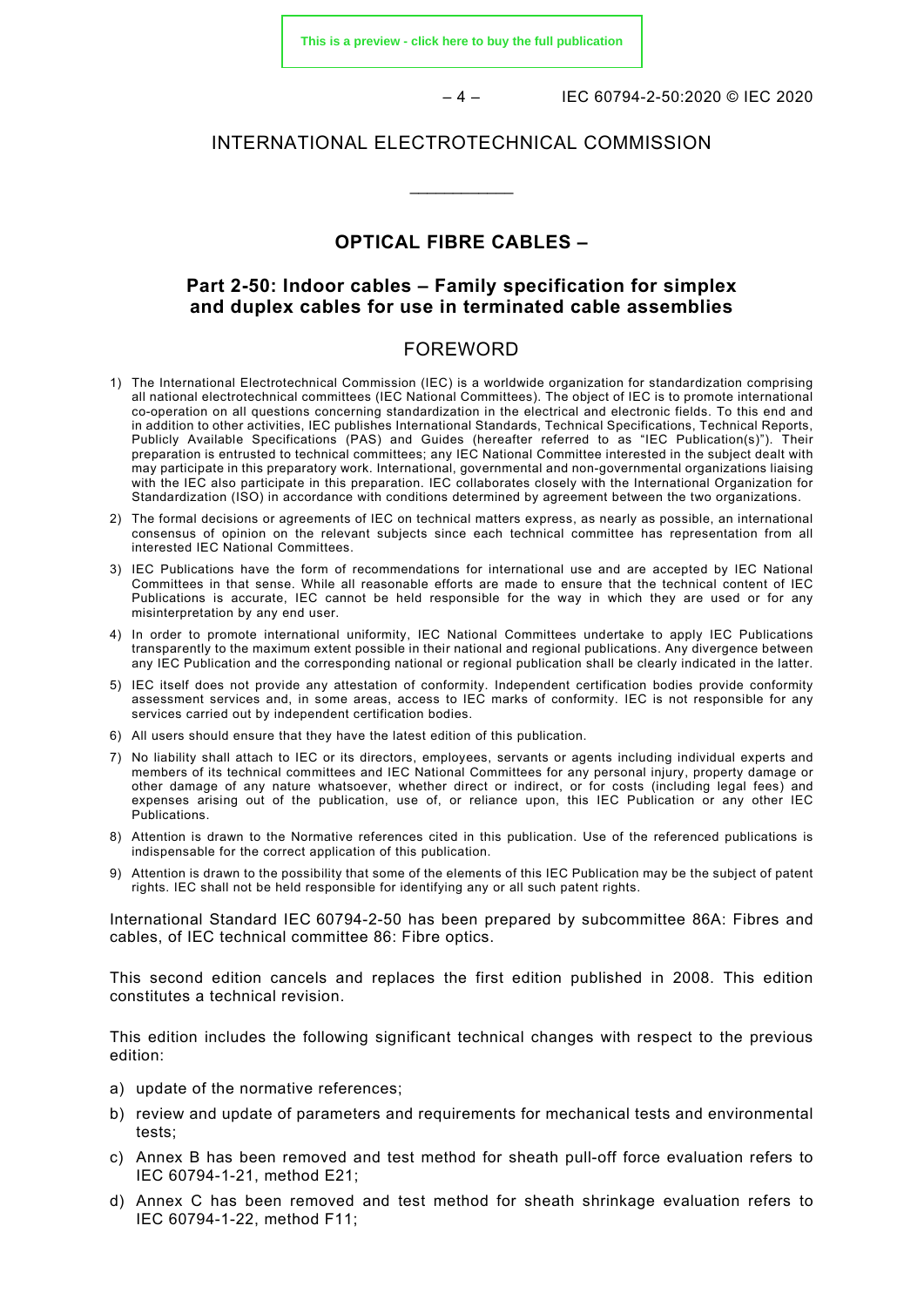IEC 60794-2-50:2020 © IEC 2020 – 5 –

- e) Annex D has been removed and test method for buffered fibre movement under compression refers to IEC 60794-1-21, method E22;
- f) Annex E has been removed and test method for temperature cycling evaluation refers to IEC 60794-1-22, method F12;
- g) fibre type designations have been updated and the new wideband MM fibre is included as an option.

The text of this International Standard is based on the following documents:

| <b>FDIS</b>   | Report on voting |
|---------------|------------------|
| 86A/1972/FDIS | 86A/1978/RVD     |

Full information on the voting for the approval of this International Standard can be found in the report on voting indicated in the above table.

This document has been drafted in accordance with the ISO/IEC Directives, Part 2.

A list of all the parts in the IEC 61340 series, published under the general title *Optical fibre cables*, can be found on the IEC website.

The committee has decided that the contents of this document will remain unchanged until the stability date indicated on the IEC website under "http://webstore.iec.ch" in the data related to the specific document. At this date, the document will be

- reconfirmed,
- withdrawn.
- replaced by a revised edition, or
- amended.

**IMPORTANT – The 'colour inside' logo on the cover page of this publication indicates that it contains colours which are considered to be useful for the correct understanding of its contents. Users should therefore print this document using a colour printer.**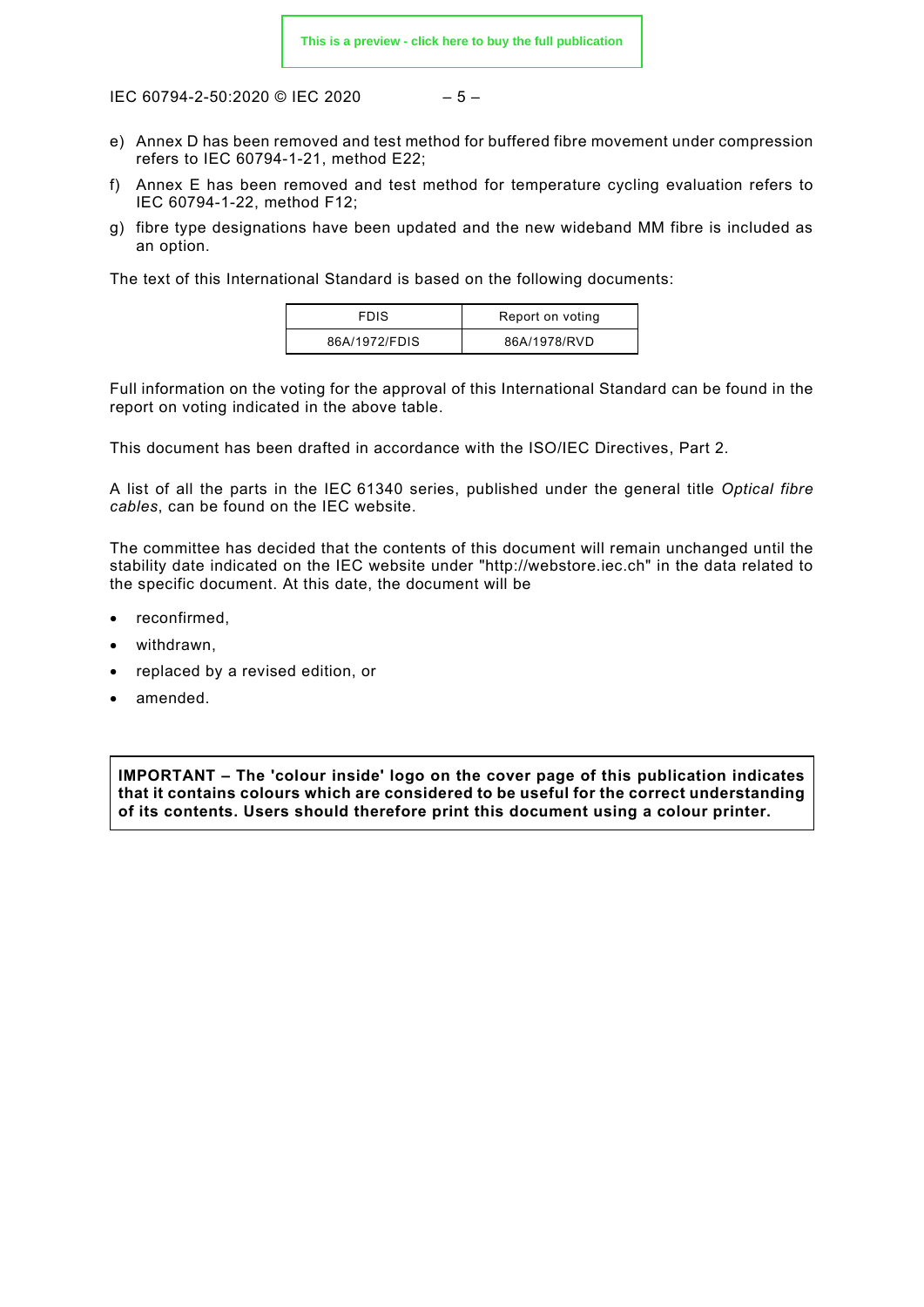– 6 – IEC 60794-2-50:2020 © IEC 2020

#### **OPTICAL FIBRE CABLES –**

#### **Part 2-50: Indoor cables – Family specification for simplex and duplex cables for use in terminated cable assemblies**

#### <span id="page-5-0"></span>**1 Scope**

This part of IEC 60794 is a family specification that specifies requirements for simplex and duplex optical fibre cables for use in terminated cable assemblies or for termination with optical fibre passive components.

#### <span id="page-5-1"></span>**2 Normative references**

The following documents are referred to in the text in such a way that some or all of their content constitutes requirements of this document. For dated references, only the edition cited applies. For undated references, the latest edition of the referenced document (including any amendments) applies.

IEC 60793-1-20, *Optical fibres – Part 1-20: Measurement methods and test procedures – Fibre geometry*

IEC 60793-1-21, *Optical fibres – Part 1-21: Measurement methods and test procedures – Coating geometry*

IEC 60793-1-32, *Optical fibres – Part 1-32: Measurement methods and test procedures – Coating strippability*

IEC 60793-1-40, *Optical fibres – Part 1-40: Attenuation measurement methods*

IEC 60793-2-10, *Optical fibres – Part 2-10: Product specifications – Sectional specification for category A1 multimode fibres*

IEC 60793-2-50, *Optical fibres – Part 2-50: Product specifications – Sectional specification for class B single-mode fibres*

IEC 60794-1-1, *Optical fibre cables – Part 1-1: Generic specification – General*

IEC 60794-1-2, *Optical fibre cables – Part 1-2: Generic specification – Basic optical cable test procedures – General guidance*

IEC 60794-1-21, *Optical fibre cables – Part 1-21: Generic specification – Basic optical cable test procedures – Mechanical tests methods*

IEC 60794-1-22, *Optical fibre cables – Part 1-22: Generic specification – Basic optical cable test procedures – Environmental tests methods*

IEC 60794-1-23, *Optical fibre cables – Part 1-23: Generic specification – Basic optical cable test procedures – Cable element test methods*

IEC 60794-2, *Optical fibre cables – Part 2: Indoor cables – Sectional specification*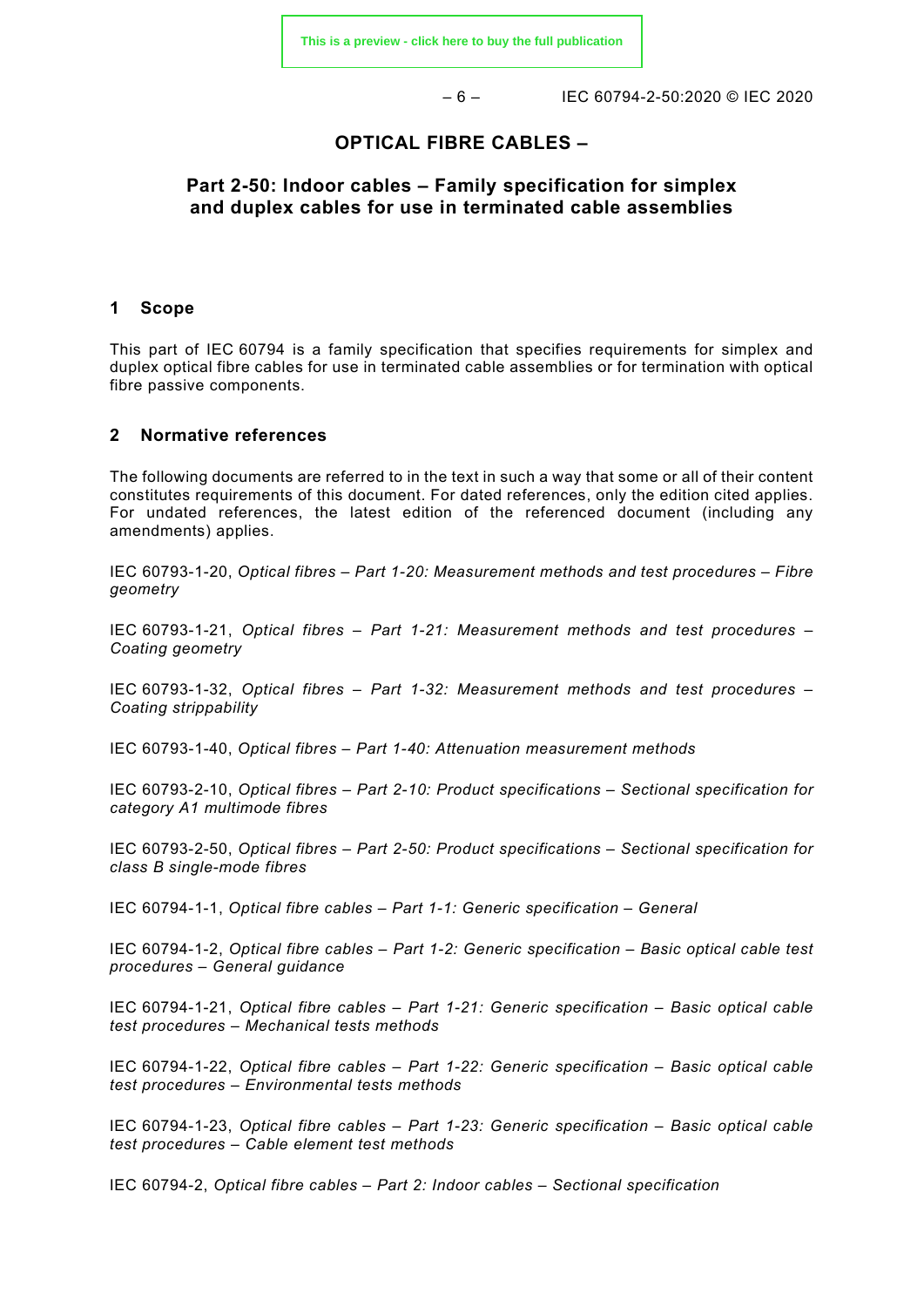IEC 60794-2-50:2020 © IEC 2020 – 7 –

IEC 60811-202, *Electric and optical fibre cables – Test methods for non-metallic materials – Part 202: General tests – Measurement of thickness of non-metallic sheath*

<span id="page-6-4"></span><span id="page-6-3"></span><span id="page-6-2"></span><span id="page-6-1"></span><span id="page-6-0"></span>IEC 60811-203, *Electric and optical fibre cables – Test methods for non-metallic materials – Part 203: General tests – Measurement of overall dimensions*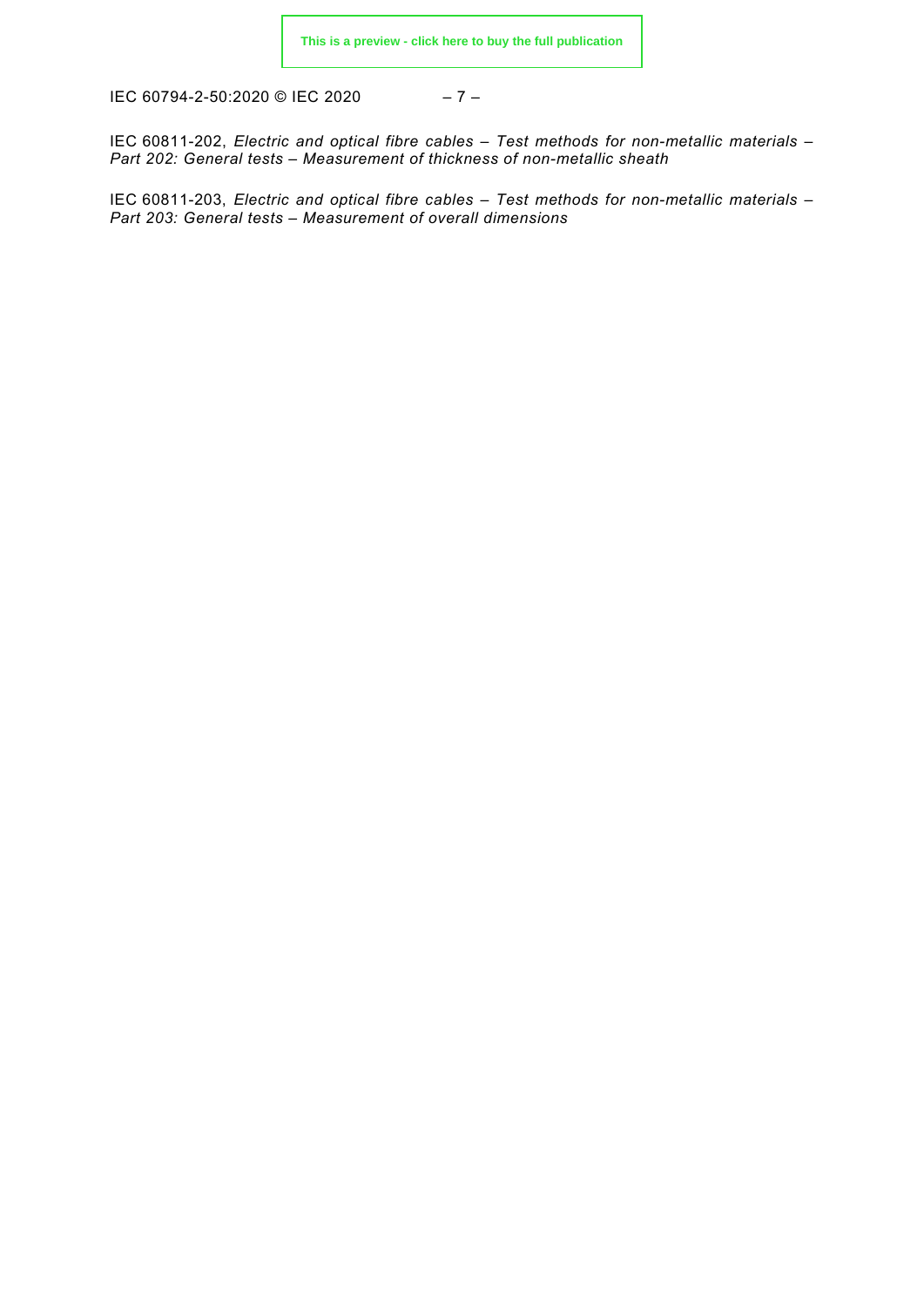$-22-$ 

IEC 60794-2-50:2020 © IEC 2020

## SOMMAIRE

| $\mathbf 1$ |        |                                                                                                                                                                        |  |  |
|-------------|--------|------------------------------------------------------------------------------------------------------------------------------------------------------------------------|--|--|
| 2           |        |                                                                                                                                                                        |  |  |
| 3           |        |                                                                                                                                                                        |  |  |
| 4           |        |                                                                                                                                                                        |  |  |
|             | 4.1    |                                                                                                                                                                        |  |  |
|             | 4.2    |                                                                                                                                                                        |  |  |
|             | 4.3    |                                                                                                                                                                        |  |  |
|             | 4.4    |                                                                                                                                                                        |  |  |
|             | 4.5    |                                                                                                                                                                        |  |  |
|             | 4.6    |                                                                                                                                                                        |  |  |
|             | 4.7    |                                                                                                                                                                        |  |  |
|             | 4.8    |                                                                                                                                                                        |  |  |
| 5           |        |                                                                                                                                                                        |  |  |
|             | 5.1    |                                                                                                                                                                        |  |  |
|             | 5.2    |                                                                                                                                                                        |  |  |
|             | 5.3    |                                                                                                                                                                        |  |  |
|             | 5.3.1  |                                                                                                                                                                        |  |  |
|             | 5.3.2  |                                                                                                                                                                        |  |  |
|             | 5.3.3  |                                                                                                                                                                        |  |  |
|             | 5.3.4  |                                                                                                                                                                        |  |  |
|             | 5.3.5  |                                                                                                                                                                        |  |  |
|             | 5.3.6  |                                                                                                                                                                        |  |  |
|             | 5.3.7  |                                                                                                                                                                        |  |  |
|             | 5.3.8  |                                                                                                                                                                        |  |  |
|             | 5.3.9  |                                                                                                                                                                        |  |  |
|             | 5.3.10 |                                                                                                                                                                        |  |  |
|             | 5.3.11 | Mouvement des fibres sous revêtement protecteur sous l'effet d'une                                                                                                     |  |  |
|             | 5.4    |                                                                                                                                                                        |  |  |
|             |        |                                                                                                                                                                        |  |  |
|             | 5.4.2  |                                                                                                                                                                        |  |  |
|             | 5.5    |                                                                                                                                                                        |  |  |
|             | 5.6    |                                                                                                                                                                        |  |  |
|             |        | Annexe A (informative) Exemples de types de constructions de câbles35                                                                                                  |  |  |
|             |        | Annexe B (informative) Recommandations relatives au choix des essais applicables<br>aux câbles à fibres optiques destinés à être utilisés comme cordons de brassage 38 |  |  |
|             |        |                                                                                                                                                                        |  |  |
|             |        |                                                                                                                                                                        |  |  |
|             |        | Figure A.1 – Câble à fibre simplex sans revêtement protecteur à structure lâche 35                                                                                     |  |  |
|             |        |                                                                                                                                                                        |  |  |
|             |        | Figure A.3 - Câble à fibre duplex sans revêtement protecteur à structure lâche 36                                                                                      |  |  |
|             |        |                                                                                                                                                                        |  |  |
|             |        |                                                                                                                                                                        |  |  |
|             |        |                                                                                                                                                                        |  |  |
|             |        |                                                                                                                                                                        |  |  |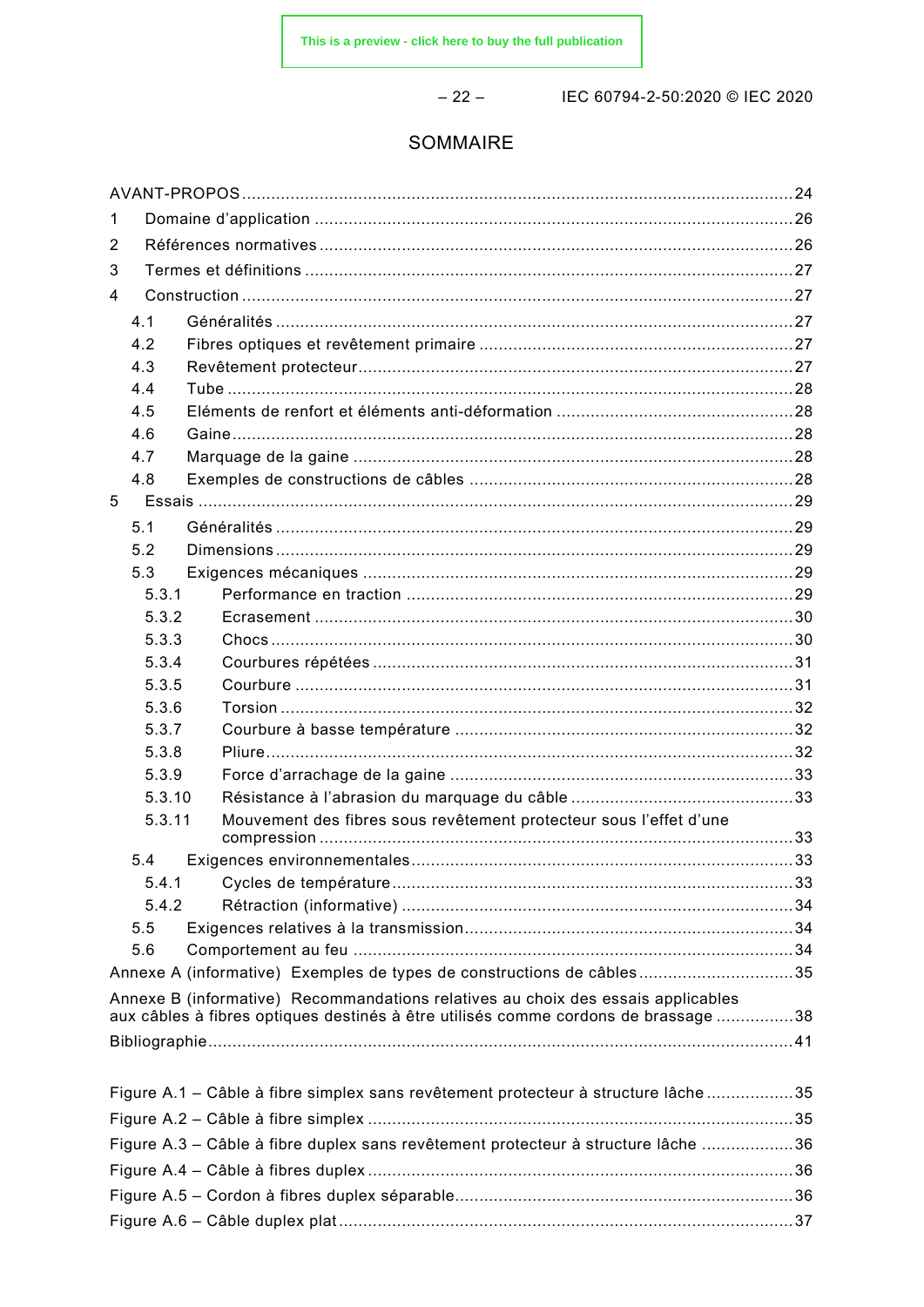IEC 60794-2-50:2020 © IEC 2020 – 23 –

| Tableau 2 – Plages de cycles de température en fonction de l'environnement       |  |
|----------------------------------------------------------------------------------|--|
|                                                                                  |  |
| Tableau B.2 - Spécification particulière-cadre pour accord d'essais des câbles40 |  |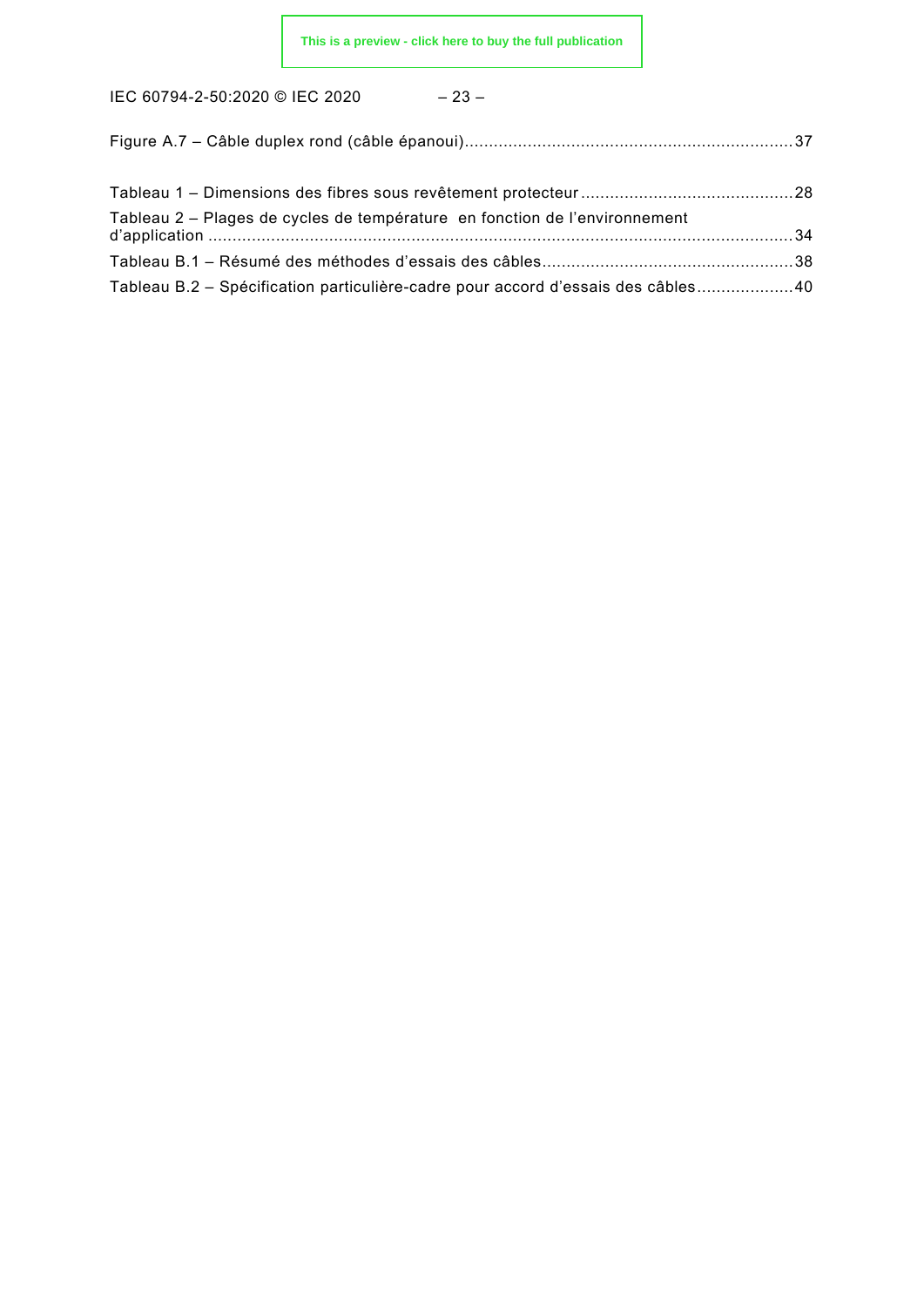**[This is a preview - click here to buy the full publication](https://webstore.iec.ch/publication/34396&preview)**

 $-24 -$  IEC 60794-2-50:2020 © IEC 2020

#### COMMISSION ÉLECTROTECHNIQUE INTERNATIONALE

\_\_\_\_\_\_\_\_\_\_\_\_

# **CÂBLES À FIBRES OPTIQUES –**

#### **Partie 2-50: Câbles intérieurs – Spécification de famille pour les câbles simplex et duplex utilisés dans les ensembles de câbles équipés**

#### AVANT-PROPOS

- <span id="page-9-0"></span>1) La Commission Electrotechnique Internationale (IEC) est une organisation mondiale de normalisation composée de l'ensemble des comités électrotechniques nationaux (Comités nationaux de l'IEC). L'IEC a pour objet de favoriser la coopération internationale pour toutes les questions de normalisation dans les domaines de l'électricité et de l'électronique. A cet effet, l'IEC – entre autres activités – publie des Normes internationales, des Spécifications techniques, des Rapports techniques, des Spécifications accessibles au public (PAS) et des Guides (ci-après dénommés "Publication(s) de l'IEC"). Leur élaboration est confiée à des comités d'études, aux travaux desquels tout Comité national intéressé par le sujet traité peut participer. Les organisations internationales, gouvernementales et non gouvernementales, en liaison avec l'IEC, participent également aux travaux. L'IEC collabore étroitement avec l'Organisation Internationale de Normalisation (ISO), selon des conditions fixées par accord entre les deux organisations.
- 2) Les décisions ou accords officiels de l'IEC concernant les questions techniques représentent, dans la mesure du possible, un accord international sur les sujets étudiés, étant donné que les Comités nationaux de l'IEC intéressés sont représentés dans chaque comité d'études.
- 3) Les Publications de l'IEC se présentent sous la forme de recommandations internationales et sont agréées comme telles par les Comités nationaux de l'IEC. Tous les efforts raisonnables sont entrepris afin que l'IEC s'assure de l'exactitude du contenu technique de ses publications; l'IEC ne peut pas être tenue responsable de l'éventuelle mauvaise utilisation ou interprétation qui en est faite par un quelconque utilisateur final.
- 4) Dans le but d'encourager l'uniformité internationale, les Comités nationaux de l'IEC s'engagent, dans toute la mesure possible, à appliquer de façon transparente les Publications de l'IEC dans leurs publications nationales et régionales. Toutes divergences entre toutes Publications de l'IEC et toutes publications nationales ou régionales correspondantes doivent être indiquées en termes clairs dans ces dernières.
- 5) L'IEC elle-même ne fournit aucune attestation de conformité. Des organismes de certification indépendants fournissent des services d'évaluation de conformité et, dans certains secteurs, accèdent aux marques de conformité de l'IEC. L'IEC n'est responsable d'aucun des services effectués par les organismes de certification indépendants.
- 6) Tous les utilisateurs doivent s'assurer qu'ils sont en possession de la dernière édition de cette publication.
- 7) Aucune responsabilité ne doit être imputée à l'IEC, à ses administrateurs, employés, auxiliaires ou mandataires, y compris ses experts particuliers et les membres de ses comités d'études et des Comités nationaux de l'IEC, pour tout préjudice causé en cas de dommages corporels et matériels, ou de tout autre dommage de quelque nature que ce soit, directe ou indirecte, ou pour supporter les coûts (y compris les frais de justice) et les dépenses découlant de la publication ou de l'utilisation de cette Publication de l'IEC ou de toute autre Publication de l'IEC, ou au crédit qui lui est accordé.
- 8) L'attention est attirée sur les références normatives citées dans cette publication. L'utilisation de publications référencées est obligatoire pour une application correcte de la présente publication.
- 9) L'attention est attirée sur le fait que certains des éléments de la présente Publication de l'IEC peuvent faire l'objet de droits de brevet. L'IEC ne saurait être tenue pour responsable de ne pas avoir identifié de tels droits de brevets et de ne pas avoir signalé leur existence.

La Norme internationale IEC 60794-2-50 a été établie par le sous-comité 86A: Fibres et câbles, du comité d'études 86 de l'IEC: Fibres optiques.

Cette deuxième édition annule et remplace la première édition parue en 2008. Cette édition constitue une révision technique.

Cette édition inclut les modifications techniques majeures suivantes par rapport à l'édition précédente:

- a) mise à jour des références normatives;
- b) révision et mise à jour des paramètres et des exigences pour les essais mécaniques et les essais d'environnement;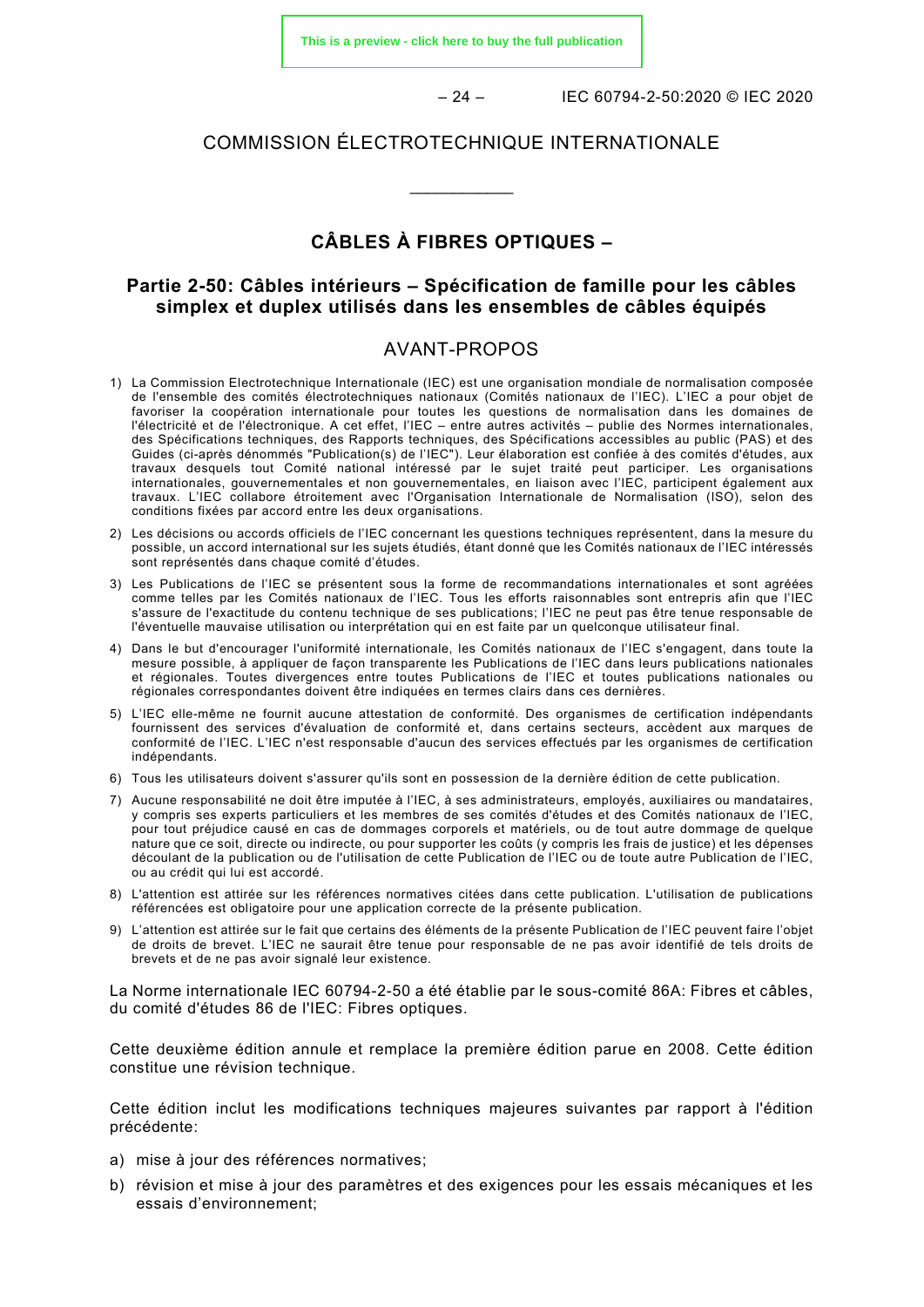IEC 60794-2-50:2020 © IEC 2020

$$
-25-
$$

- c) l'Annexe B a été retirée et la méthode d'essai pour l'évaluation de la force d'arrachage de la gaine fait référence à la méthode E21 de l'IEC 60794-1-21;
- d) l'Annexe C a été retirée et la méthode d'essai pour l'évaluation de la rétraction de la gaine fait référence à la méthode F11 de l'IEC 60794-1-22;
- e) l'Annexe D a été retirée et la méthode d'essai pour le mouvement des fibres sous revêtement protecteur sous l'effet d'une compression fait référence à la méthode E22 de l'IEC 60794-1-21;
- f) l'Annexe E a été retirée et la méthode d'essai pour les cycles de température fait référence à la méthode F12 de l'IEC 60794-1-22;
- g) mise à jour des désignations de types de fibres et ajout d'une nouvelle fibre MM à large bande facultative.

Le texte de cette Norme internationale est issu des documents suivants:

| <b>FDIS</b>   | Rapport de vote |
|---------------|-----------------|
| 86A/1972/FDIS | 86A/1978/RVD    |

Le rapport de vote indiqué dans le tableau ci-dessus donne toute information sur le vote ayant abouti à l'approbation de cette norme.

Ce document a été rédigé selon les Directives ISO/IEC, Partie 2.

Une liste de toutes les parties de la série IEC 61340, publiées sous le titre général *Câbles à fibres optiques*, peut être consultée sur le site web de l'IEC.

Le comité a décidé que le contenu de ce document ne sera pas modifié avant la date de stabilité indiquée sur le site web de l'IEC sous "http://webstore.iec.ch" dans les données relatives au document recherché. A cette date, le document sera

- reconduit,
- supprimé,
- remplacé par une édition révisée, ou
- amendé.

**IMPORTANT – Le logo "colour inside" qui se trouve sur la page de couverture de cette publication indique qu'elle contient des couleurs qui sont considérées comme utiles à une bonne compréhension de son contenu. Les utilisateurs devraient, par conséquent, imprimer cette publication en utilisant une imprimante couleur.**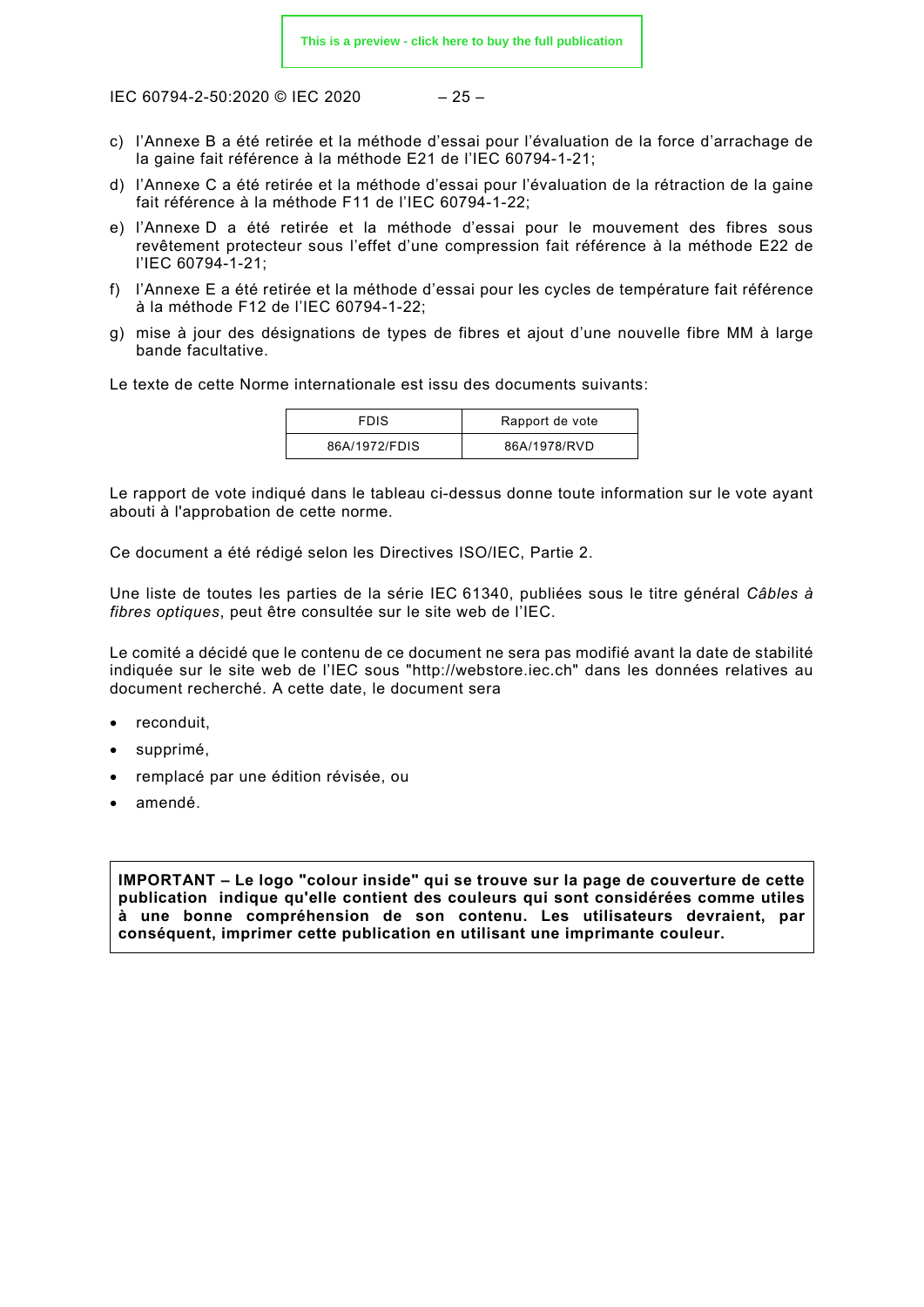$-26 -$  IEC 60794-2-50:2020 © IEC 2020

### **CÂBLES À FIBRES OPTIQUES –**

#### **Partie 2-50: Câbles intérieurs – Spécification de famille pour les câbles simplex et duplex utilisés dans les ensembles de câbles équipés**

#### <span id="page-11-0"></span>**1 Domaine d'application**

La présente partie de l'IEC 60794 est une spécification de famille qui donne les exigences pour les câbles simplex et duplex à fibres optiques utilisés dans des ensembles de câbles équipés ou en vue d'être équipés par des composants passifs à fibres optiques.

#### <span id="page-11-1"></span>**2 Références normatives**

Les documents suivants sont cités dans le texte de sorte qu'ils constituent, pour tout ou partie de leur contenu, des exigences du présent document. Pour les références datées, seule l'édition citée s'applique. Pour les références non datées, la dernière édition du document de référence s'applique (y compris les éventuels amendements).

IEC 60793-1-20, *Fibres optiques – Partie 1-20: Méthodes de mesure et procédures d'essai – Géométrie de la fibre*

IEC 60793-1-21, *Fibres optiques – Partie 1-21: Méthodes de mesure et procédures d'essai – Géométrie du revêtement*

IEC 60793-1-32, *Fibres optiques – Partie 1-32: Méthodes de mesure et procédures d'essai – Dénudabilité du revêtement*

IEC 60793-1-40, *Fibres optiques – Partie 1-40: Méthodes de mesurage de l'affaiblissement*

IEC 60793-2-10, *Fibres optiques – Partie 2-10: Spécifications de produits – Spécification intermédiaire pour les fibres multimodales de catégorie A1*

IEC 60793-2-50, *Fibres optiques – Partie 2-50: Spécifications de produits – Spécification intermédiaire pour les fibres unimodales de classe B*

IEC 60794-1-1, *Câbles à fibres optiques – Partie 1-1: Spécification générique – Généralités*

IEC 60794-1-2, *Câbles à fibres optiques – Partie 1-2: Spécification générique – Procédures fondamentales d'essais des câbles optiques – Lignes directrices générales*

IEC 60794-1-21, *Câbles à fibres optiques – Partie 1-21: Spécification générique – Procédures fondamentales d'essais des câbles optiques – Méthodes d'essai mécanique*

IEC 60794-1-22, *Câbles à fibres optiques – Partie 1-22: Spécification générique – Procédures fondamentales d'essais des câbles optiques – Méthodes d'essais d'environnement*

IEC 60794-1-23, *Câbles à fibres optiques – Partie 1-23: Spécification générique – Procédures fondamentales d'essai des câbles optiques – Méthodes d'essai des éléments de câble*

IEC 60794-2, *Câbles à fibres optiques – Partie 2: Câbles intérieurs – Spécification intermédiaire*